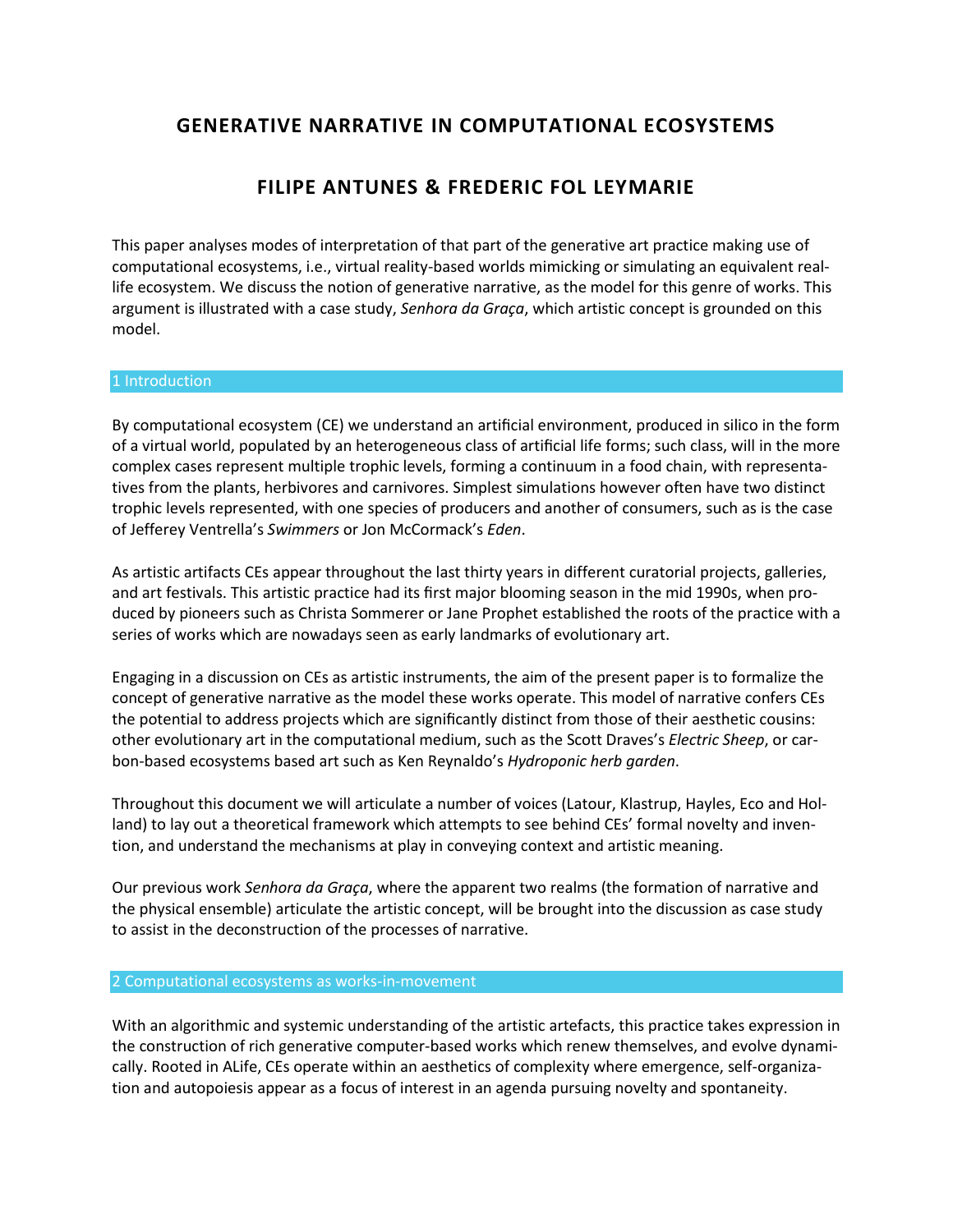The foundations for the mechanism driving this evolution lie, in the internal dynamics of the complex adaptative system formed by the populations which inhabits the worlds. Its structure follows a bottomup logic common to ALife systems where the complexity of higher level structures emerges in recursive interactions from lower level building blocks and rules.

To discuss aspects of an aesthetics of emergence it is pertinent to recall Umberto Eco's concept of the open-work. Eco, suggests works of art to operate in a state of potentiality, of unexplored possibilities which they may admit. An open work is not limited to a single linear reading. Its open-ended nature is complex and offers an unlimited range of possible readings, works are 'open' to continuous generation of internal relations which the addressee must uncover and select in his act of perceiving the totality of incoming stimuli. [4]

Particularly critical for this discussion is the 'work in movement', a term Eco uses to describe pieces which operate as invitations "to make the work together with the author," works that "characteristically consist of unplanned or physically incomplete structural units." [4] In CEs, the building blocks of the system interact autonomously. Emergent processes create new trajectories. The work admits a large number of possibilities. However each run will only see one sequence of these potential outcomes. The complexity of the ecosystem generates such wide range of combinatorial possibilities that two different runs of the system will systematically diverge in outcomes. Amongst the illustrations of the 'work in movement' are Calder's generative mobiles. As in CEs the modular structures of the mobiles pre-exist the viewing experience. And in a somehow similar way the work articulates time in its substance. The 'Open work' was first published in Italian in 1962. Three decades later, laying their foundations on emergent behaviors, and bringing the audience to intervene in the evolutionary course of the simulations, CEs seem to be mature ontologies of systemic-open-works. However, the ontology of CEs does not exhaust itself with the production of novelty and the exhibition of multiple scales of visual and audio complexity. They are more than accelerated versions of Calder's mobiles for the digital ages.

CEs are a sub-genre of ALife art, which is art drawing on ALife and is discussed in great extent in Mitchell Whitelaw's *Metacreation: Art and Artificial life.* [13] ALife is a sub-field of Artificial Intelligence which focuses on computational systems mimicking some of the processes of natural life and evolution. Whitelaw sees ALife-art as a natural follow up of the modernist attempt to imitate not only the appearance of nature but also its systems of functioning. [13] The practitioners agenda appears to be ambitious, and is inscribed with an interest in questioning life itself. The project of ALife is the chimera of exploring "Life-as-it-could-be." [10] The strong claim of Alife is that life is reducible to information, and as such, Alife models can extend the knowledge in biology. Artistic uses of ALife inherit this dialectics/ethics.

This forces a change of perspective in the analysis, moving away from mere pictorial and chromatic spheres. According to the anthropologist Stephen Helmreich, cultural pre-conceptions from the dominant western culture such as dominant notions of gender, monogamous families, heterosexual and productive sex appear widespread across models camouflaged in a Darwinian struggle for survival. [7]

To Helmreich, authors of CEs rather than neutral modelers of life actively shape the world and its narrative re-inscribing cultural values in the simulations: they "transport received stories into new hardware." [7] If in the inception of ALife Christopher Langton described it as "life-as-it-could-be", Helmreich argues that these constructions "are built from specific visions of Life-as-we-know-it." [7]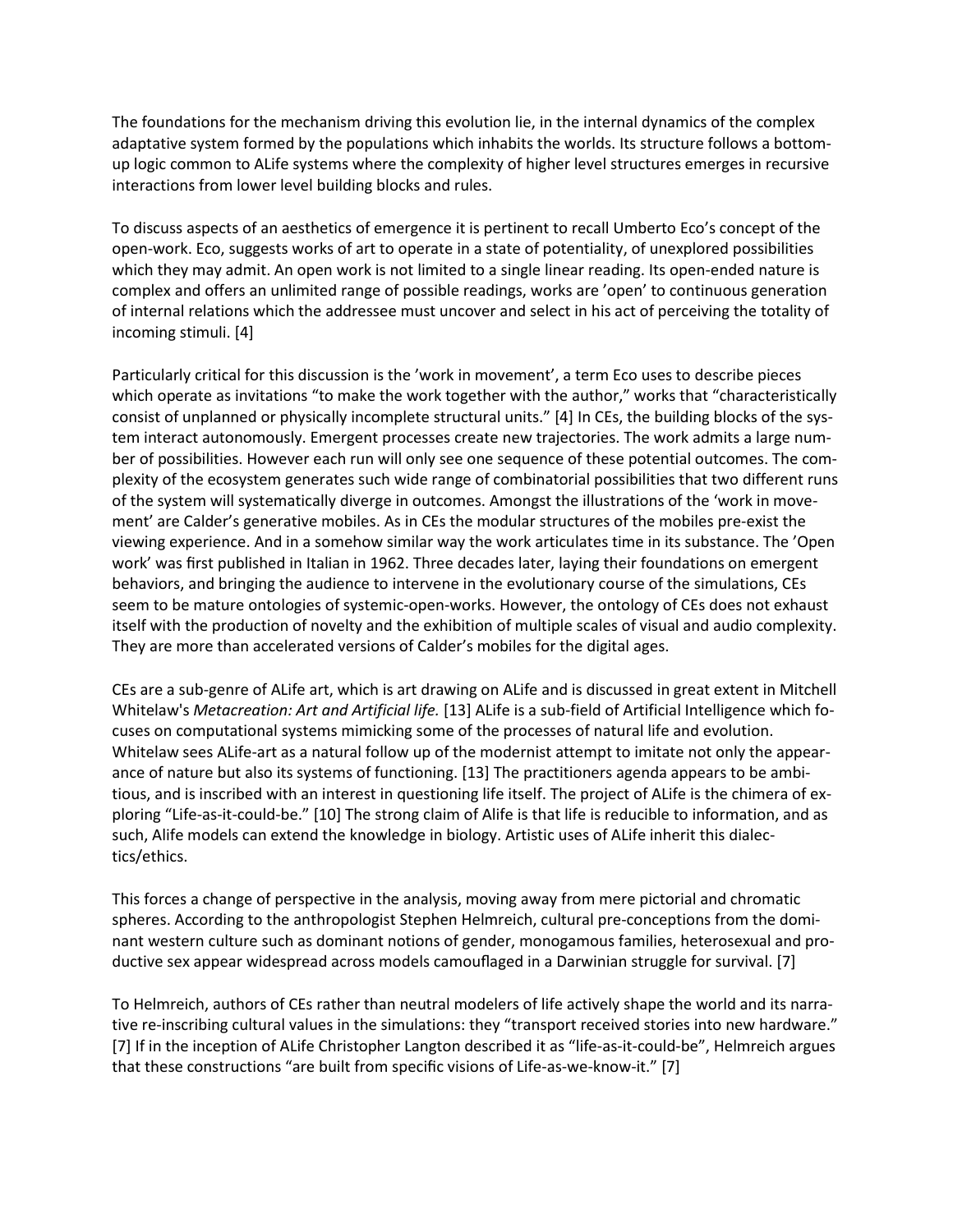This presence of the authorial hand is also identified by literary critic Katherine Hayles: "Analogy is not incidental or belated but central to the program's artifactual design." [5] She reminds us, "in these representations, authorial intention, biomorphic interpretation and the program's operations are so interwoven that is impossible to separate..." [5] Hayles continues to say "statements about the program's operation and interpretations of its meaning are in continuous interplay with each other." [5] The difference between the material space of the computer and the imagined space appears blurred. In the imaginary space, one 'hungry' creature moves towards another. In the material space, segments of code instruct an agent that as a consequence of the state of some variable, below a certain threshold the agent will adjust its variables defining its position to those of some other agent which global pattern is compatible.

Hayles puts it clearly: it is a narrative that "changes electric polarities on silicon into a high drama of a Darwinian struggle for survival and reproduction." [5] Behaviors restricted to organisms appear juxtaposed with the execution of segments of code in the informational domain. Assumptions we have about natural behavior are transported into the narrative when these two spaces collapse.

John Holland, one of the leading pioneers of ALife, refers to models as maps or cartoons of life. Some features are captured, emphasized, exaggerated while some others are neglected or removed. As in cartooning the skill goes into choosing what is to be emphasized and what is to be thrown away. [8] Practitioners appear, as such, as promoters of a spectacle (in Barthes terms), orchestrators of representations of life. Referring to CEs as representations Holland implicitly concedes that we are operating in the literary realm: the power of discourse and the identification of the audience and its practitioners with a shared common narrative. It is this literary and metaphoric process which transports into the narrative the meaning of death or birth to squares disappearing or appearing in a simulation.

#### 3 Generative narrative

Departing from the understanding of CEs, firstly, as representations of life permeated by structural gaps which are filled by narrative processes; and secondly, as open-works which dynamic interaction of components generates new relationships in a potentially endless evolution, we can start building a theoretical framework under which light we can formalize the narrative process.

As seen earlier, Katherine Hayles alludes to the active role of the viewer, filling in the gaps in the narrative, by the transition from the material to the imaginary spaces. She emphasizes these as works in which the author, the viewer, and the model are connected parts in a gestalt where meaning results from this relationship. [6] Flickering pixels in the screen might become 'alive' in the mind of the beholder when the appropriate story is associated. This comes in accord with the concept of the actant from the actor-network-theory (ANT). Latour disputes any distinction between nature as opposed to culture. In the actor-network-theory an actant is any intervenient, be it human or non-human, in a momentary network of forces in a given situation, in a dynamic network of relationships. [11]

The first of the actants we will discuss is the shared context or story. Lisbeth Klastrup is an internet theorist who studied the poetics of virtual worlds. In her study of the 'worldness' of virtual world. Kalstrup addresses this concept as 'interpretative framework'. The world as interpretative framework, or fiction, is the concept or story behind the world. It constitutes a reference from which the actions makes sense to participants; for instance the story of its creation and evolution, the cosmology of its inhabitants. [9]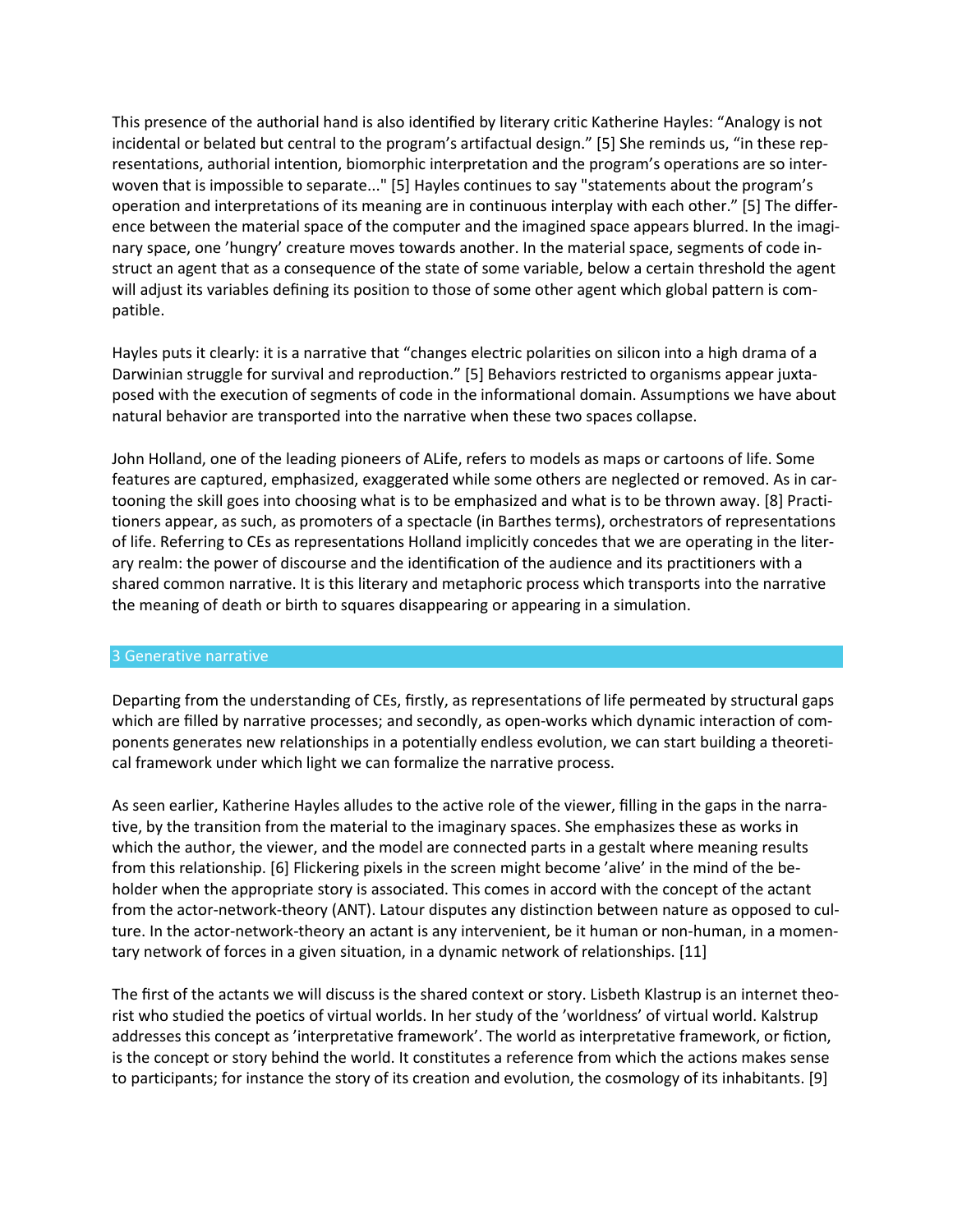The interpretative framework contributes significantly to situate the elements in a common and shared territory, a contextual space and time.

In Klastrup's media-inclusive proposition, textuality is described as 'the place of the reader and text in the process of reading. The text contains signs that the reader, in the process of reading, decodes and interprets, be it graphical, auditive or verbal signs'. She continues 'the text does not necessarily need to be written text, but can be all forms of cultural artifacts with a signifying function.' [9] Extending the notion to 'multiuser textuality' this author widens the notion of textual construction to encompass the networked aspects participating in the interactive experience of the world, as well as the agency from all the human participants in the virtual world. With CEs this textuality also include actants such as the computational forms of life, as well as the processes in the rendering pipeline, or yet the vertices of a 3D-surface (We will illustrate this further in the case study, when some of these elements are brought to the center of the narrative process). In Jane Prophet's *Tecnosphere*, for instance, when the user is selecting a creature to be either a carnivore or an herbivore they are actively participating in the construction of a narrative process which will unfold throughout the 'lifetime' of that creature. The emails the creature will 'send' later informing about who it has fought against or ate are actants which will reinforce this dialectics.

Equipped with this framework we will now attempt to formalize a notion of generative narrative in CEs. Generative narrative is a term we borrow from electronic literature, which is found in [2] to describe some works where integral or partial components of the text are automatically generated, such as in the case of *Prolix* by Christophe Petchanatz, a playable generator. [12] Generative describes here an automatic (re)construction of the system (be it partial or integral).

Deriving from these premises we start by situating the narrative of CEs as the model of story which emerges from the dynamic interactions from the author, the viewer, the computer where the model runs, and the agency of the creatures in the virtual world. Generative narrative can be understood as a dynamic form of narrative emerging by this network of relationships as time flows. A free-understanding of generative narrative is about narratives where the system not only adds new events to the world but, in doing so, it reinvents itself. The author sets the system, the initial conditions of the story which then unfolds autonomously, living a life of its own. This autonomous life might, in turn, recreate the system in feedback loops, in an auto-catalytic process. The interplay of the components generates new behaviors or properties. The system might even generate behaviors which re-define the rules of the evolution of the system. The system and the emergent story become inseparable from each other.

In summary, in CEs, the narrative is emergent. Meaning is conveyed from the textuality of the CE, a byproduct of the conjugation of the interpretative framework and the material aspects such as sounds, or textures implemented as 3D surfaces, or the processes modeled describing the behaviors. The final interpretation of the work incorporates the agency of a triangle in a 3D-mesh of the landscape, and the process driving the way a certain character is displayed, and the text in the website where the work is accessed, and the website itself, and the viewer who accesses the work. The resulting dynamics produces an ever-changing landscape, a context for interpretation.

#### 4 Senhora da Graça

We introduce in the discussion a case study to analyse this narrative process at play in conveying meaning in an artistic CE, Senhora da Graça. [1] Senhora da Graça denominates a valley, near Sabugal, in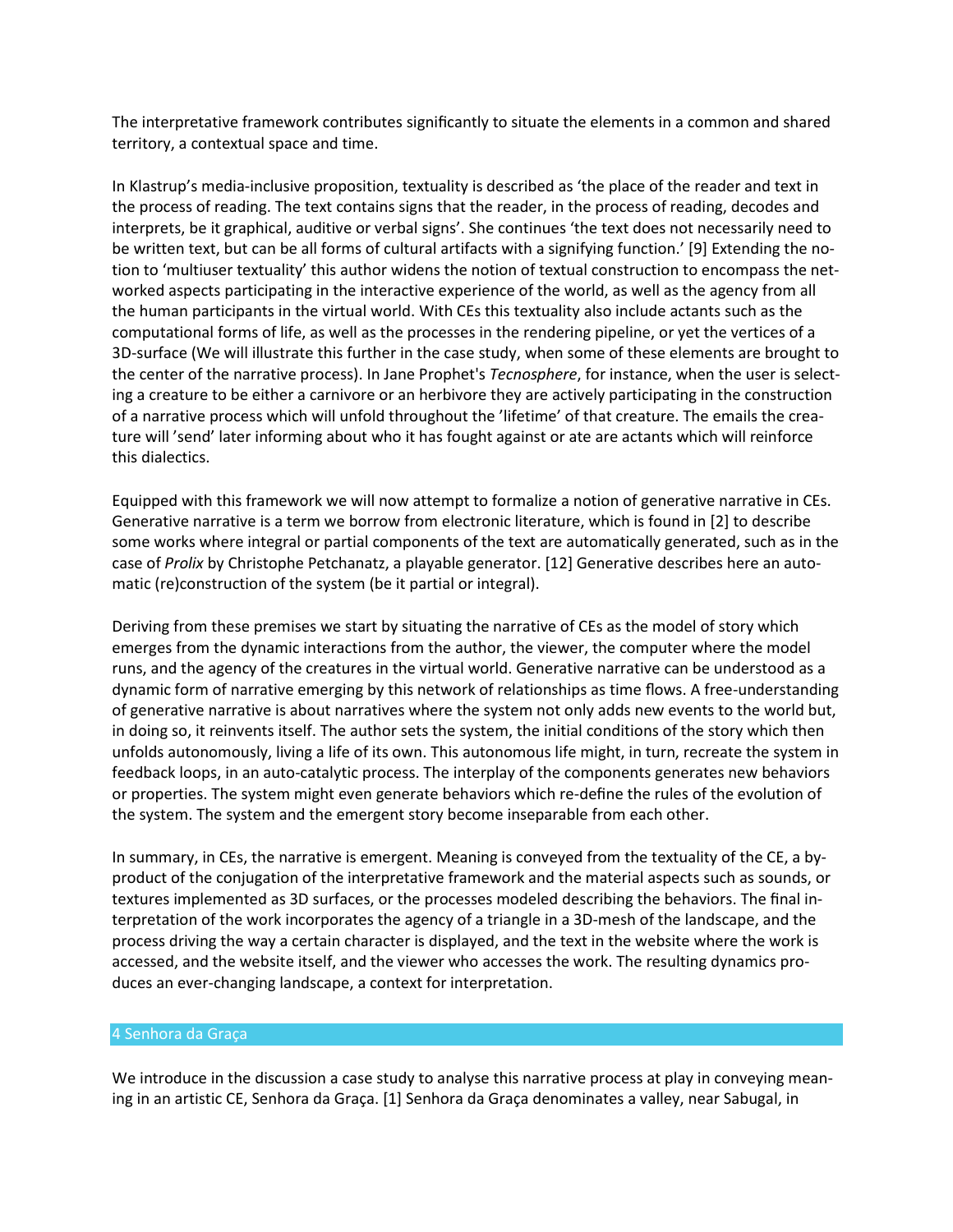North-East Portugal, which in 2000 was submerged to build a new dam. The artwork *Senhora da Graça* is a memorial in the form of a virtual ecosystem composed of clouds of rain, soil, plants, herbivores, carnivores and scavengers. With the help of photographs taken at the site from which this work borrows the name, around 20 years ago, this work was aimed to reference a period or moment in time. However, the photographs of reference are presented in a distorted and somehow abstract way, when applied as 3d textures in the exterior surfaces of the creatures (skin), on the soil, and in the skies of the virtual world.

As the surfaces aren't static, the generative dynamic of the interaction of creatures permanently rebuilds the world and the shapes. As a result, the photographs keep making reference to a moment of time, however, the living and dynamic frames where they are applied (the creature's bodies) as 3d textures, evolve over time making them unrecognizable. Having lost their pictorial value as photographic object they keep maintaining their conceptual and chromatic values. In a metaphoric way, as it happens with the submerged place of Senhora da Graça, in this work the photographs appear unrecognizable, they are shadows of the moment they evoke.

Accessing Senhora da Graça, a spectacle is offered, a parade of abstractions that we have difficulty unravelling any meaning, if any at all. However, in the website we have access to a text describing the intentions and motivation, illustrated with an introductory short story. Whereas, in an operatic performance we need a libretto to help to introduce and decode the narrative, the interpretative framework.

One of the keys for our discussion resides in this libretto, precisely, since it provides access to the interpretative framework. Gilles Deleuze, in his two volumes of work dedicated to cinema, suggests the 'mental automaton', a circuit made of body, flesh and light, which is formed by the cinematographic object and the viewer. This cybernetic circuit is initiated by the sensory stimuli of the electrical pulses from the movie and the nerve signals and impulses that are generated in the viewer. Once this circuit is established the impulses no longer come from the movie but from the circuits formed by the brain, 'mixing a multitude of cinematic signs with bodies.' [3] Extending this concept to Senhora da Graça, we can observe that the object virtual world and the libretto combine to feed this mental automaton.

In Senhora da Graça the virtual world is part of a circuit initiated with the introductory text. Due to its material properties, the virtual world has an obvious interest as isolated sculptural and material object. But the semiotic significant is entirely dependent on the textual narrative, derived from the mental automaton. However, this relation is not passive as the virtual world also prolong, continue and expand the narrative: The texts finds a natural follow up in the deformation of the surfaces and the evolution of the creatures/pictures in the virtual world. In this sense, the virtual world has a dual and hybrid quality since it is only complete when in the presence of the libretto, its extension. Rather than finishing with their physical boundaries the virtual world extends and is extended with/by the mental automaton.

#### 5 Conclusions

CEs offer rich endeavors to those authors interested in exploring this unconventional artistic practice. We have attempted to lay out a theoretical space for situating and experiencing CEs as instruments for artistic dialogues. We have discussed how the story and the material properties of the CE participate in the narrative and might be incorporated in the artistic concept. This process is open and other actants might be invoked in this process.